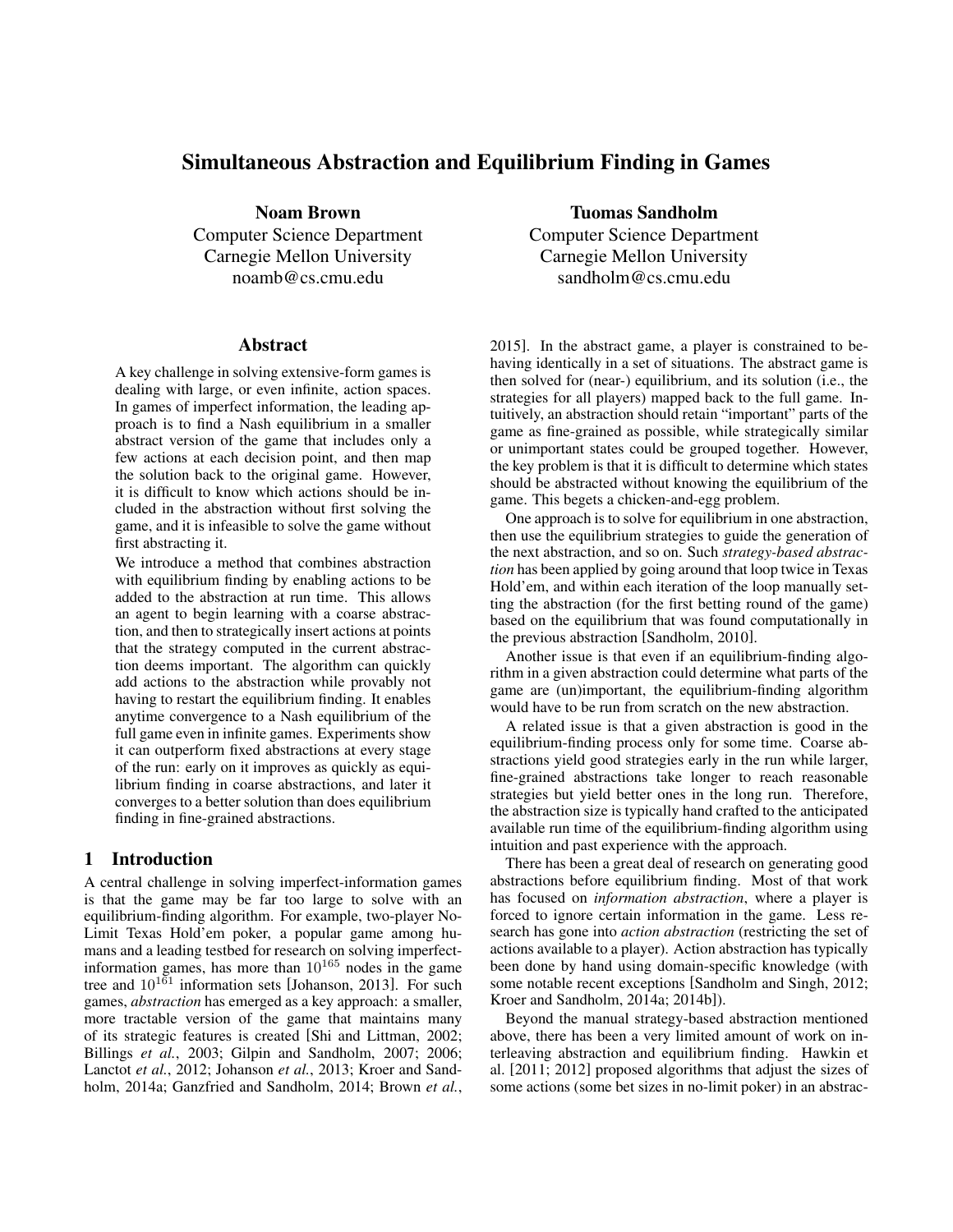tion during equilibrium finding, without convergence guarantees. Brown et al. [2014] presented an algorithm that adjusts action sizes during equilibrium finding in a way that guarantees convergence if the player's equilibrium value for the game is convex in the action-size vector. Those approaches seem to work for adjusting a small number of action sizes. A recent paper uses function approximation, which could be thought of as a form of abstraction, within equilibrium finding [Waugh *et al.*, 2015]. None of those approaches change the number of actions in the abstraction and thus cannot be used for growing (refining) an abstraction.

We present an algorithm that intertwines action abstraction and equilibrium finding. It begins with a coarse abstraction and selectively adds actions that the equilibrium-finding algorithm deems important. It overcomes the chicken-and-egg problem mentioned above and does not require knowledge of how long the equilibrium-finding algorithm will be allowed to run. It can quickly—in constant time—add actions to the abstraction while provably not having to restart the equilibrium finding. Experiments show it outperforms fixed abstractions at every stage of the run: early on it improves as quickly as equilibrium finding in coarse abstractions, and later it converges to a better solution than does equilibrium finding in fine-grained abstractions.

### 2 Setting, Notation, and Background

This section presents the notation we use. In an imperfectinformation extensive-form game there is a finite set of players, P. H is the set of all possible histories (nodes) in the game tree, represented as a sequence of actions, and includes the empty history.  $A(h)$  is the actions available in a history and  $P(h) \in P \cup c$  is the player who acts at that history, where c denotes chance, which plays an action  $a \in A(h)$  with a fixed probability  $\sigma_c(h, a)$  that is known to all players. The history  $h'$  reached after an action is taken in  $h$  is a child of h, represented by  $h \to a = h'$ , while h is the parent of h'. More generally,  $\hat{h}'$  is an ancestor of h, represented by  $h' \sqsubset h$ , if there exists a sequence of actions from h' to h.  $Z \subseteq H$ are terminal histories for which no actions are available. For each player  $i \in P$ , there is a payoff function  $u_i : Z \to \mathbb{R}$ . If  $P = \{1, 2\}$  and  $u_1 = -u_2$ , the game is a zero-sum game. We define  $\Delta_i = \max_{z \in Z} u_i(z) - \min_{z \in Z} u_i(z)$  and  $\Delta = \max_i \Delta_i$ .

Imperfect information is represented by *information sets* for each player  $i \in P$  by a partition  $\mathcal{I}_i$  of  $h \in H : P(h) = i$ . For any information set  $I \in \mathcal{I}_i$ , all histories  $h, h' \in I$  are indistinguishable to player i, so  $A(h) = A(h')$ .  $I(h)$  is the information set I where  $h \in I$ .  $P(I)$  is the player i such that  $I \in \mathcal{I}_i$ .  $A(I)$  is the set of actions such that for all  $h \in I$ ,  $A(I) = A(h)$ .  $|A_i| = \max_{I \in I_i} |A(I)|$  and  $|A| = \max_i |A_i|$ .

A strategy  $\sigma_i(I)$  is a probability vector over  $A(I)$  for player  $i$  in information set  $I$ . The probability of a particular action a is denoted by  $\sigma_i(I, a)$ . Since all histories in an information set belonging to player  $i$  are indistinguishable, the strategies in each of them must be identical. For all  $h \in I$ ,  $\sigma_i(h) = \sigma_i(I)$  and  $\sigma_i(h, a) = \sigma_i(I, a)$ . We define  $\sigma_i$  as a probability vector for player  $i$  over all available strategies  $\Sigma_i$  in the game. A strategy profile  $\sigma$  is a tuple of strategies,

one for each player.  $u_i(\sigma_i, \sigma_{-i})$  is the expected payoff for player  $i$  if all players play according to the strategy profile  $\langle \sigma_i, \sigma_{-i} \rangle$ . If a series of strategies are played over T iterations, then  $\bar{\sigma}_i^T = \frac{\sum_{t \in T} \sigma_i^t}{T}$ 

 $\pi^{\sigma}(h) = \Pi_{h' \to a \sqsubseteq h} \sigma_{P(h)}(h, a)$  is the joint probability of reaching h if all players play according to  $\sigma$ .  $\pi_i^{\sigma}(h)$  is the contribution of player  $i$  to this probability (that is, the probability of reaching  $h$  if all players other than  $i$ , and chance, always chose actions leading to h).  $\pi_{-i}^{\sigma}(h)$  is the contribution of all players other than i, and chance.  $\pi^{\sigma}(h, h')$  is the probability of reaching  $h'$  given that  $h$  has been reached, and 0 if  $h \not\sqsubset h'$ . In a *perfect-recall* game, which we limit our discussion to in this paper,  $\forall h, h' \in I \in \mathcal{I}_i$ ,  $\pi_i(h) = \pi_i(h')$ . Therefore, for  $i = P(I)$  we define  $\pi_i(I) = \pi_i(h)$  for  $h \in I$ . We define the average strategy to be  $\bar{\sigma}_i^T(I) = \frac{\sum_{t \in T} \pi_i^{\sigma_i^t} \sigma_i^t(I)}{\sum_{\tau} \pi_i^{\sigma_i^t}(I)}$  $\frac{\sum_{t \in T} \frac{\pi_i}{t} O_i(1)}{\sum_{t \in T} \pi_i^{\sigma^t}(I)}.$ 

In perfect-information games, a *subgame* is a subtree rooted at some history—of the game tree. For convenience, we define an *imperfect information subgame (IISG)*. If a history is in an IISG, then any other history with which it shares an information set must also be in the IISG. Moreover, any descendent of the history must be in the IISG. Formally, an IISG is a set of histories  $S \subseteq H$  such that for all  $h \in S$ , if  $h \sqsubset h'$ , then  $h' \in S$ , and for all  $h \in S$ , if  $h' \in I(h)$  for some  $I \in \mathcal{I}_{P(h)}$  then  $h' \in S$ . The *head* of an IISG  $S_r$  is the union of information sets that have actions leading directly into S, but are not in S. Formally,  $S_r$  is a set of histories such that for all  $h \in S_r$ , either  $h \notin S$  and  $\exists a \in A(h)$  such that  $h \to a \in S$ , or  $h \in I$  and for some history  $h' \in I$ ,  $h' \in S_r$ . We define the *greater subgame*  $S^* = S \cup S_r$ .

For equilibrium finding we use *counterfactual regret minimization (CFR)*, a regret-minimization algorithm for extensive-form games [Zinkevich *et al.*, 2007]. Recent research that finds close connections between CFR and other iterative learning algorithms [Waugh and Bagnell, 2015] suggests that our techniques may extend beyond CFR as well.

Our analysis of CFR makes frequent use of *counterfactual value*. Informally, this is the expected utility of an information set given that player  $i$  tries to reach it. For player  $i$  at information set I given a strategy profile  $\sigma$ , this is defined as

$$
v_i^{\sigma}(I) = \sum_{h \in I} \left( \pi_{-i}^{\sigma}(h) \sum_{z \in Z} \left( \pi^{\sigma}(h, z) u_i(z) \right) \right)
$$
 (1)

The counterfactual value of an action  $a$  is

$$
v_i^{\sigma}(I, a) = \sum_{h \in I} \left( \pi_{-i}^{\sigma}(h) \sum_{z \in Z} \left( \pi^{\sigma}(h \to a, z) u_i(z) \right) \right) \tag{2}
$$

Let  $\sigma^t$  be the strategy profile used on iteration t. The *in* $stantaneous regret$  on iteration  $t$  for action  $a$  in information set I is  $r_t(I,a) = v_{P_t}^{\sigma^t}$  $\frac{\sigma^t}{P(I)}(I,a) - v_{P(I)}^{\sigma^t}$  $_{P(I)}^{\sigma^{\prime}}(I)$ . The *regret* for action  $a$  in  $I$  on iteration  $T$  is

$$
R^{T}(I,a) = \sum_{t \in T} r_t(I,a)
$$
 (3)

Additionally,  $R_+^T(I,a) = \max\{R^T(I,a), 0\}$  and  $R^T(I) =$  $\max_{a} \{R_+^T(I, a)\}$ . Regret for player *i* in the entire game is

$$
R_i^T = \max_{\sigma_i' \in \Sigma_i} \sum_{t \in T} u_i(\sigma_i', \sigma_{-i}^t) - u_i(\sigma_i^t, \sigma_{-i}^t)
$$
 (4)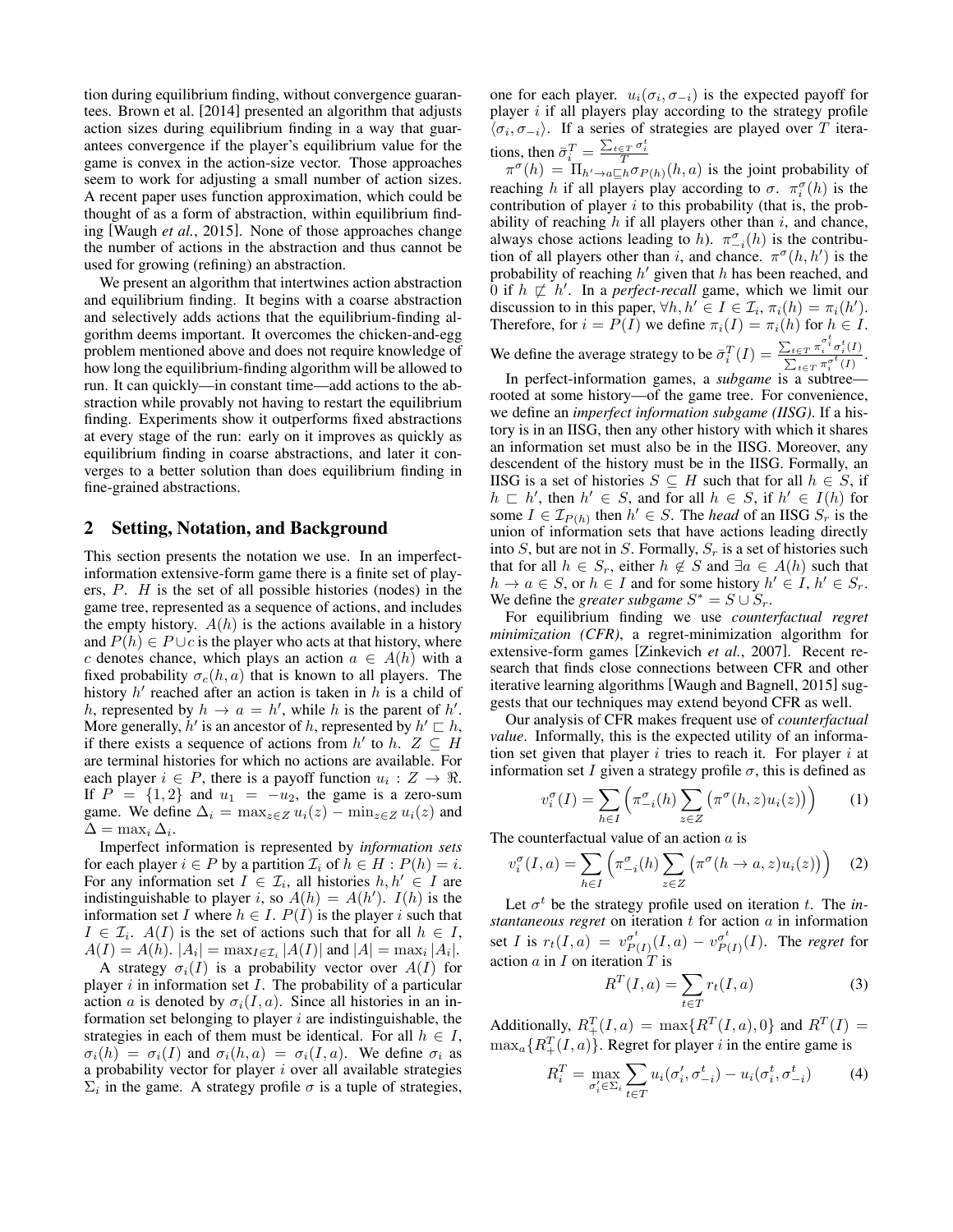In CFR, a player in an information set picks an action among the actions with positive regret in proportion to those regrets (and uniformly if all regrets are nonpositive). If a player plays according to CFR on every iteration, then on iteration T,  $R^T(I) \leq \Delta_i \sqrt{|A(I)|}$ every iteration, then on<br> $\sqrt{T}$ . Moreover,  $R_i^T \leq$  $\sum_{I \in \mathcal{I}_i} R^T(I) \leq |\mathcal{I}_i| \Delta_i \sqrt{|A_i|}$ √  $\overline{T}$ . So, as  $T \to \infty$ ,  $\frac{R_i^T}{T} \to 0$ . In two-player zero-sum games, CFR converges to a *Nash equilibrium*, i.e., a strategy profile  $\sigma^*$  such that  $\forall i$ ,  $u_i(\sigma_i^*, \sigma_{-i}^*)$  =  $\max_{\sigma_i' \in \Sigma_i} u_i(\sigma_i', \sigma_{-i}^*)$ . An  $\epsilon$ -equilibrium is a strategy profile  $\sigma^*$  such that  $\forall i$ ,  $u_i(\sigma_i^*, \sigma_{-i}^*) + \epsilon \geq$ 

 $\max_{\sigma_i'\in \Sigma_i}u_i(\sigma_i',\sigma_{-i}^*).$  If both players' average regrets  $\frac{R_i^T}{T}\leq$  $\epsilon$ , their average strategies  $\langle \bar{\sigma}_1^T, \bar{\sigma}_2^T \rangle$  form a  $2\epsilon$ -equilibrium.

# 3 Adding Actions to an Abstraction

A central challenge with abstraction is its inflexibility to change during equilibrium finding. After many iterations of equilibrium finding, one may determine that certain actions left out of the abstraction are actually important. Adding to an abstraction has been a recurring topic of research [Waugh *et al.*, 2009a; Gibson, 2014]. Prior work by Burch et al. [2014] examined how to reconstruct a Nash equilibrium strategy for an IISG after equilibrium finding completed by storing only the counterfactual values of the information sets in the head of the IISG. Jackson [2014] presented a related approach that selectively refines IISGs already in the abstraction after equilibrium finding completed. However, no prior method has guaranteed convergence to a Nash equilibrium if equilibrium finding continues after actions are added to an abstraction. The algorithm we present in this section builds upon these prior approaches, but provides this key theoretical guarantee.

In this section we introduce a general approach for adding actions to an abstraction at run time, and prove that we still converge to a Nash equilibrium. We discuss specifically adding IISGs. That is, after some number  $T_0$  of CFR iterations in a game  $\Gamma$ , we wish to add some actions leading to an IISG  $S$ , forming  $\Gamma'$ . A trivial way to do this is to simply restart equilibrium finding from scratch after the IISG is added. However, intuitively, if the added IISG is small, its addition should not significantly change the optimal strategy in the full game. Instead of restarting from scratch, we aim to preserve, as much as possible, what we have learned in  $\Gamma$ , without weakening CFR's long-term convergence guarantee.

The key idea to our approach is to act as if  $S$  had been in the abstraction the entire time, but that the actions in  $S_r$  leading to S were never played with positive probability. Since we never played the actions in  $S_r$ , we may have accumulated regret on those actions in excess of the bounds guaranteed by CFR. That would hurt the convergence rate. Later in this section we show that we can overcome this excess regret by discounting the prior iterations played (and thereby their regrets as well). The factor we have to discount by increases the higher the regret is, and the more we discount, the slower the algorithm converges because it loses some of the work it did. Therefore, our goal is to ensure that the accumulated regret is as low as possible. The algorithm we present can add actions for multiple players. In our description, we assume without loss of generality that the added actions belong to Player 1  $(P_1)$ .

We now discuss how to "fill in" what happened in IISG  $S$  during those  $T_0$  iterations. Since the actions leading to  $S$ were never played, we have that for any history  $h \notin S$  and any leaf node  $z \in S$ ,  $\pi^{\sigma^t}(h, z) = 0$  for all  $t \in T_0$ . By the definitions of counterfactual value (2) and regret (3) this means that regret for all actions in all information sets outside the greater subgame S ∗ remain *unchanged* after adding S. We therefore need only concern ourselves with  $S^*$ .

From (2) and (3) we see that  $R^t(I, a) \propto \pi_{-i}^{\sigma^t}(h)$  for  $h \in I$ . Since S was never entered by  $P_1$ , for every history in S and every player other than  $P_1$ ,  $\pi_{-i}^{\sigma^t}(h) = 0$  and therefore  $R^t(I, a) = 0$ , regardless of what strategy they played. Normally, an information set's strategy is initialized to choose an action randomly until some regret is accumulated. This is obviously a poor strategy; had  $P_1$ 's opponents played this way in  $S$  for all  $T_0$  iterations,  $P_1$  may have very high regret in  $S_r$  for not having entered S and taken advantage of this poor play. Fortunately, they need not have played randomly in S. In fact, they need not have played the same strategy on every iteration. We have complete flexibility in deciding what the other players played. Since our goal is to minimize overall regret, it makes sense to have them play strategies that would result in low regret for  $P_1$  in  $S_r$ .

We construct an auxiliary game to determine regrets for one player and strategies for the others. Specifically, similar to the approach in [Burch *et al.*, 2014], we define a *recovery game*  $S_i^{\sigma_{\Gamma}^{1..T}}$  for an IISG S for player *i* of a game  $\Gamma$  and sequence of strategy profiles  $\sigma^{1..T}$ . The game consists of an initial chance node leading to a history  $h^* \in S_r$  with proba $bility<sup>1</sup>$ 

$$
\frac{\sum_{t \in T} \pi_{-i}^{\sigma^t}(h^*)}{\sum_{h^* \in S_H} \sum_{t \in T} \pi_{-i}^{\sigma^t}(h^*)}
$$
\n<sup>(5)</sup>

If this is undefined, then all information sets in  $S^*$  have zero regret and we are done. In each  $h \in S_H$ ,  $P_i$  has the choice of either taking the weighted average counterfactual value of the information set  $I = I(h)$ ,  $\frac{\sum_{t \in T} v_i^{\sigma^t}(I)}{\sigma^t(I)}$  $\frac{\sum_{t \in T} v_i(t)}{\sum_{t \in T} \pi_{-i}^{\sigma_t}(I)}$ , or of taking the action leading into  $S$ , where play continues in  $S$  until a leaf node is reached. We play  $T_S = \sum_{h^* \in S_r} \sum_{t \in T} \pi_{-i}^{\sigma^t} (h^*)$  iterations of CFR (or any other regret-minimization algorithm) in the recovery game.

We now define the *combined game*  $\Gamma + S$  of a game  $\Gamma$ and an IISG S following play of a recovery game  $S_i^{\sigma_1^{1...T}}$  as the union of  $\Gamma$  and  $S$  with regret and average strategy set as follows. For any action a belonging to I such that  $I \rightarrow a \notin$ S,  $R_{\Gamma+S}(I,a) = R_{\Gamma}(I,a)$ . Otherwise, if  $P(I) \neq i$  then  $R_{\Gamma+S}(I,a) = 0$ . If  $P(I) = i$  and  $I \subseteq S$  then  $R_{\Gamma+S}(I,a) =$  $R_S(I, a)$ . In the case that  $I \rightarrow a \in S$  but  $I \nsubseteq S$ , then  $R_{\Gamma+S}(I,a) = \sum_{t \in T_S} v_i^{\sigma_S^t}(I,a) - \sum_{t \in T} v_i^{\sigma_{\Gamma}^t}(I).$ 

If  $I \in \Gamma$  then  $\bar{\sigma}_{\Gamma+S}^T(I) = \bar{\sigma}_{\Gamma}^T(I)$ . Otherwise, if  $P(I) = i$ then  $\bar{\sigma}_{\Gamma+S}^T(I) = \vec{0}$ , and if  $P(I) \neq i$  then  $\bar{\sigma}_{\Gamma+S}^T(I) = \bar{\sigma}_S^T(I)$ .

<sup>&</sup>lt;sup>1</sup>In two-player games without sampling of chance nodes,  $\sum_{t \in T} \pi_{-1}^{\sigma^t}(h)$  is easily calculated as the product of  $\sum_{t \in T} \pi_2^{\sigma^t}(I)$ for the last information set I of  $P_2$  before h, and multiplying it by  $\sigma_c(a'|h')$  for all chance nodes  $h' \sqsubset h$  where  $h' \to a' \sqsubseteq h$ .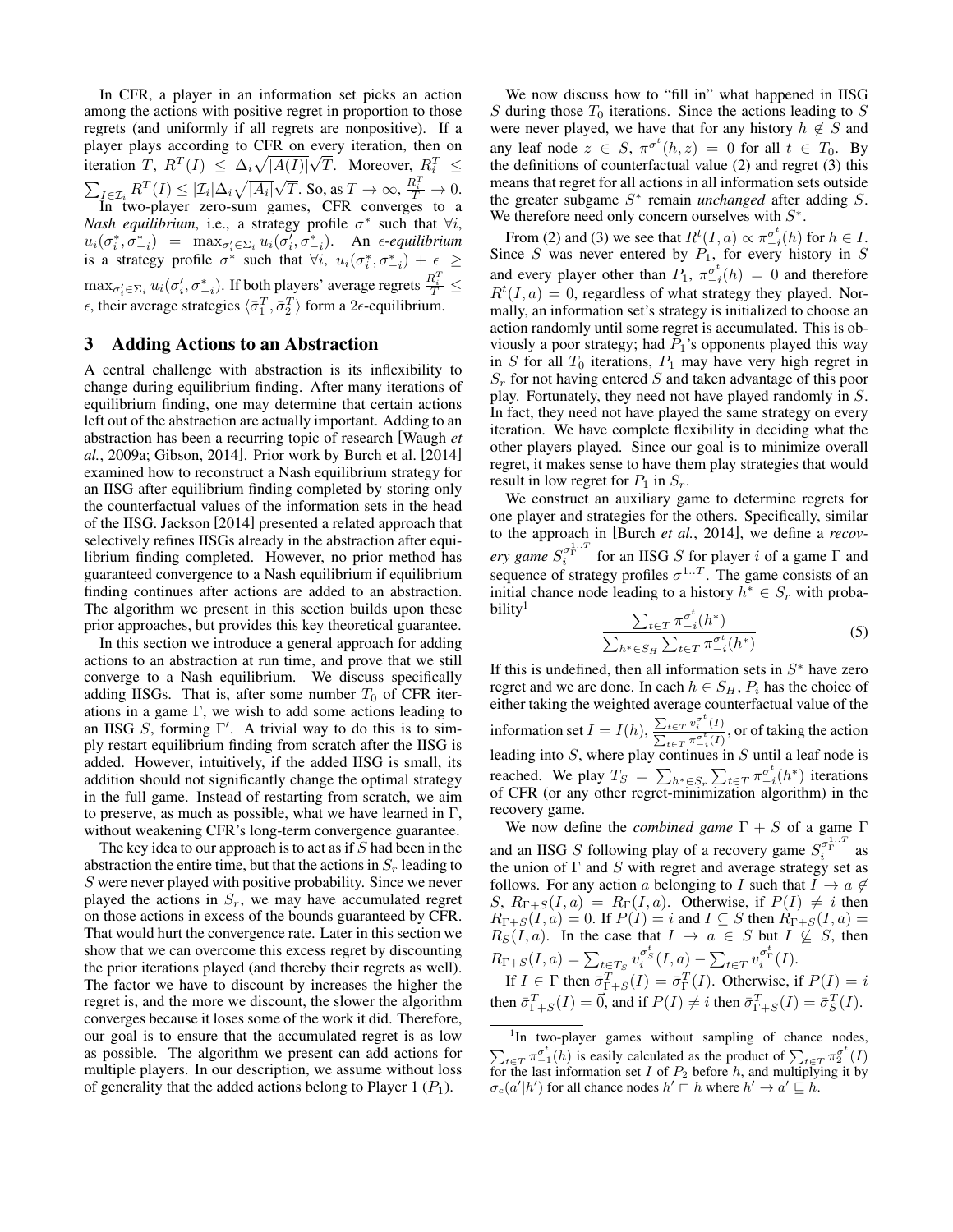The theorem below proves that this is equivalent to having played a sequence of iterations in  $\Gamma + S$  from the beginning. The power of this result is that if we play according to CFR separately in both the original game  $\Gamma$  and the recovery game  $S_i^{\sigma_{\Gamma}^{1...T}}$ , then the regret of every action in every information set of their union is bounded according to CFR (with the important exception of actions in  $S_r$  leading to S, which the algorithm handles separately as described after the theorem). Theorem 1. *Assume* T *iterations were played in* Γ *and then*

 $T_S$  *iterations were played in the recovery game*  $S_i^{\sigma_1^{1...T}}$  and *these are used to initialize the combined game* Γ + S*. Now consider the uninitialized game* Γ 0 *identical to* Γ + S*. There exists a sequence of*  $T'$  *iterations (where*  $|T'| = |T_S||T|$ ) *in*  $\Gamma'$  such that, after weighing each iteration by  $\frac{1}{|T_S|}$ , for any ac*tion* a in any information set  $I \in \Gamma'$ ,  $R_{\Gamma'}^{T'}(I,a) = R_{\Gamma+S}^T(I,a)$ 

and  $\bar{\sigma}_{\Gamma'}^{T'}(I) = \bar{\sigma}_{\Gamma+S}^{T}(I)$ .

Proofs are presented in an extended version of this paper.

As mentioned earlier, if we played according to CFR in both the original abstraction and the recovery game, then we can ensure regret for every action in every information set in the expanded abstraction is under the bound for CFR, with the important exception of actions a in information sets  $I \in S_r$ such that for  $h \in I$ ,  $h \to a \in S$ . This excessive regret can hurt convergence in the entire game.

Fortunately, Brown and Sandholm [2014] proved that if an information set I exceeds a bound on regret, then one can discount all prior iterations in order to maintain CFR's guarantees on performance. However, their theorem requires all information sets to be scaled according to the highest-regret information set in the game. This is problematic in large games where a small rarely-reached information set may perform poorly and exceed its bound significantly. We improve upon this in the theorem below.

We will find it useful to define *weighted regret*

$$
R_{T,T_2,i}^w(a) = w \sum_{t=1}^T r_{t,i}(a) + \sum_{t=1}^{T_2} r_{t,i}(a)
$$
 (6)

and *weighted average strategy*

$$
p_{\sigma_{T,T_2,i}^w}(a) = \frac{w\sum_{t=1}^T p_{\sigma_{t,i}}(a) + \sum_{t=1}^{T_2} p_{\sigma_{t,i}}(a)}{wT + T_2} \tag{7}
$$

Theorem 2. *Suppose* T *iterations were played in some game. Choose any weight*  $w_i$  *such that* 

$$
0 \le w_i \le \min\left\{1, \frac{|\mathcal{I}_i|\Delta_i^2|A_i|T}{\sum_{I \in \mathcal{I}_i} \sum_{a \in A(I)} (R_+^T(I, a))^2}\right\} \tag{8}
$$

If we weigh the  $T$  iterations by  $w_i$ , then after  $T'$  additional it*erations of CFR,*  $R_{T+T',i}^{w_i} \leq |\mathcal{I}_i|\Delta_i\sqrt{|A_i|}\sqrt{w_iT+T'}$ , where  $T' > \max\{T, \frac{\max_I \sum_{a \in A(I)} R_+^T (I,a)^2}{\Delta^2 \|A\|}$  $\frac{\in A(I)}{\Delta^2|A|}$  }.

Corollary 1. *In a two-player zero-sum game, if we weigh the*  $T$  *iterations* by  $w = \min_i \{w_i\}$ *, then after*  $T'$  *additional iterations, the players' weighted average strategies constitute a 2-equilibrium where*

$$
\epsilon = \max_{i} \frac{|\mathcal{I}_i| \Delta_i \sqrt{|A_i|}}{\sqrt{wT + T'}}
$$

While using the largest  $w$  that our theory allows may seem optimal according to the theory, better performance is achieved in practice by using a lower  $w$ . This is because CFR tends to converge faster than its theoretical bound. Say we add IISG S to an abstraction  $\Gamma$  using a recovery game to form  $\Gamma + S$ . Let  $S_i$ ,  $\Gamma_i$ , and  $(\Gamma + S)_i$  represent the information sets in each game belonging to player  $i$ . Then, based on experiments, we recommend using

$$
w_{i} = \frac{\sum_{I \in \Gamma_{i}} \sum_{a} (R_{+}^{T}(I, a))^{2} + \sum_{I \in S_{i}} \sum_{a} (R_{+}^{T}(I, a))^{2}}{\sum_{I \in (\Gamma + S)_{i}} \sum_{a} (R_{+}^{T}(I, a))^{2}}
$$
\n(9)

where the numerator uses the regret of  $I \subseteq S_r$  before adding the IISG, and the denominator uses its regret after adding the IISG. This value of  $w_i$  also satisfies our theory.

#### 3.1 Adding Actions with Regret Transfer

In certain games, it is possible to bypass the recovery game and add subtrees in  $O(1)$ . We accomplish this with an approach similar to that proposed by Brown and Sandholm [2014], who showed that regret can be transferred from one game to another in  $O(1)$  in special cases.

Suppose we have an IISG  $S_1$  in  $\Gamma$  and now wish to add a new IISG  $S_2$  that has identical structure as  $S_1$ . Instead of playing according to the recovery game, we could (hypothetically) record the strategies played in  $S_1$  on every iteration, and repeat those strategies in  $S_2$ . Of course, this would require huge amounts of memory, and provide no benefit over simply playing new strategies in  $S_2$  through the recovery game. However, it turns out that this repetition can be done in  $O(1)$  time in certain games.

Suppose all payoffs in  $S_1$  are functions of a vector  $\vec{\theta}_1$ . For example, in the case of  $\hat{\theta_1}$  being a scalar, one payoff might be  $u_i(z_1) = \alpha_{i,z} \theta_1 + \beta_{i,z}$ . Now suppose the payoffs in  $S_2$  are identical to their corresponding payoffs in  $S_1$ , but are functions of  $\vec{\theta}_2$  instead of  $\vec{\theta}_1$ . The corresponding payoff in  $S_2$ would be  $u_i(z_2) = \alpha_{i,z} \theta_2 + \beta_{i,z}$ . Suppose we play T iterations and store regret in  $S_1^*$  as a function of  $\vec{\theta}_1$ . Then we can immediately "repeat" in  $S_2$  the  $T$  iterations that were done in  $S_1$  by simply copying over the regrets in  $S_1$  that were stored as a function of  $\vec{\theta}_1$ , and replacing  $\vec{\theta}_1$  with  $\vec{\theta}_2$ .

Unlike the method of Brown and Sandholm [2014], it is not necessary to store regret in the entire game as a function of  $\vec{\theta}_1$ , just the regret in  $S_1^*$ . This is because when we transfer to  $S_2$ , the "replaying" of iterations in  $S_2$  has no effect on the rest of the game outside of  $S_2^*$ . Moreover, if  $\vec{\theta}_1$  is entirely determined by one player, say  $P_1$ , then there is no need to store regret for  $P_2$  as a function of  $\vec{\theta}$ , because  $P_2$ 's regret will be set to 0 whenever we add an IISG for  $P_1$ .

This can be extremely useful. For example, suppose whenever  $P_1$  takes an action that sets  $\vec{\theta}_1$ , that in any subsequent information set belonging to  $P_1$ , all reachable payoffs are multiplied by  $\theta_1$ . Then subsequent regrets need not be stored as a function of  $\vec{\theta}_1$ , only the information sets that can choose  $\vec{\theta}_1$ . This is very useful in games like poker, where bets are viewed as multiplying the size of the pot and after  $P_1$  bets, if  $P_2$  does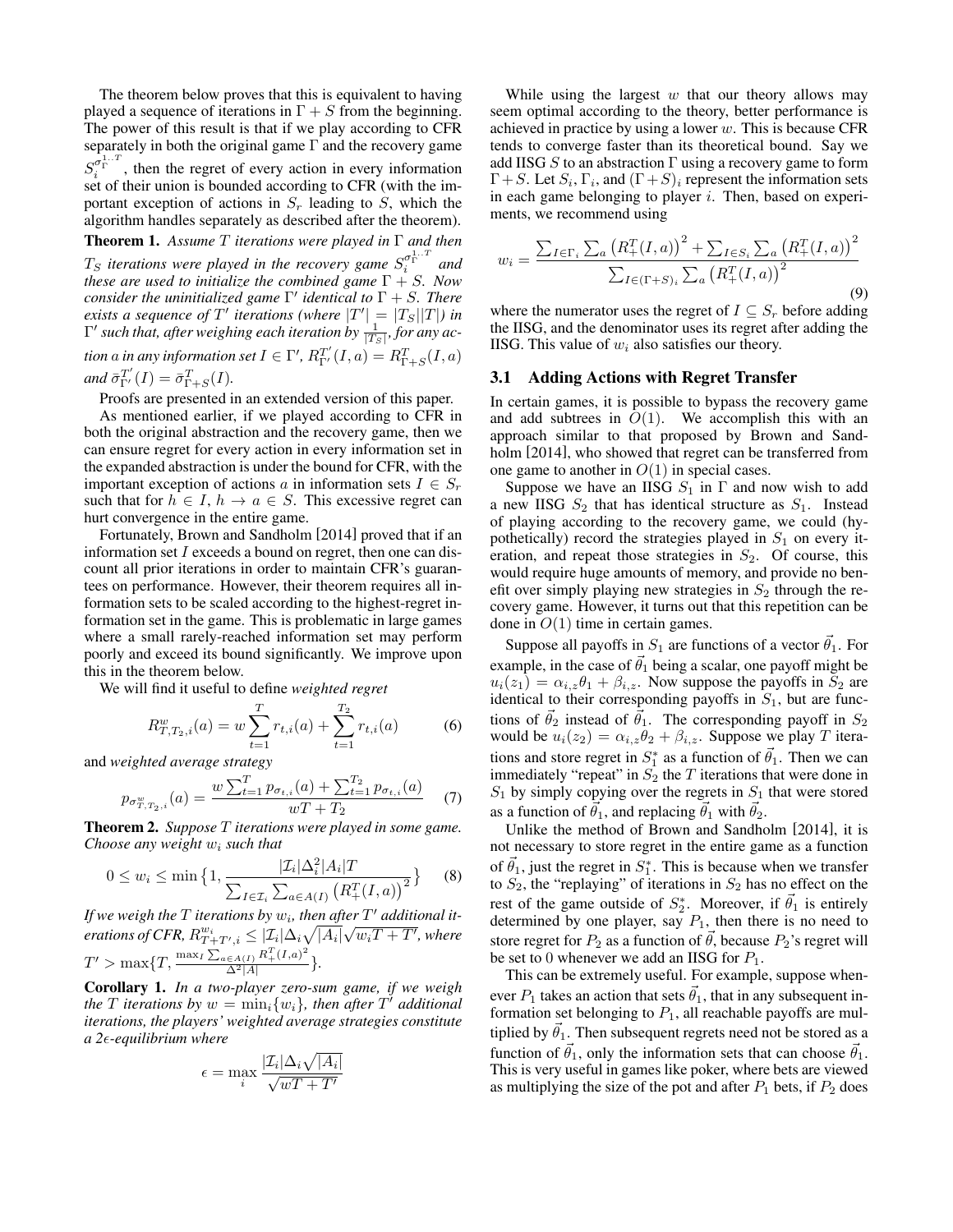not immediately fold, then every payoff is multiplied by the size of the bet. In that case, regret for an action need only be stored as a function of that action's bet size.

It is also not strictly necessary for the structure of the IISGs to be identical. If  $S_2$  has additional actions that are not present in  $S_1$ , one could recursively add IISGs by first adding the portion of  $S_2$  that is identical to  $S_1$ , and then adding the additional actions either with regret transfer internally in  $S_2$ , or with a recovery game. However, if  $S_2$  has fewer actions than  $S_1$ , then applying regret transfer would imply that illegal actions were taken, which would invalidate the theoretical guarantees.

Typically, slightly less discounting is required if one uses the recovery game. Moreover, regret transfer requires extra memory to store regret as a function of  $\vec{\theta}$ . However, being able to add an IISG in  $O(1)$  is extremely beneficial, particularly for large IISGs.

# 4 Exploitability Computation in Games with Large or Continuous Action Spaces

In two-player zero-sum games, we can quickly evaluate how close a strategy profile is to a Nash equilibrium by calculating the *exploitability* of the strategy for each player. If  $v_i^*$  is the value of a Nash equilibrium solution for player *i*, then exploitability of player *i* is  $e_i(\sigma_i) = v_i^*$  –  $\min_{\sigma'_{-i}\in\Sigma_{-i}} u_i(\sigma_i, \sigma'_{-i})$ . In order to calculate the exploitability in the full game of a player's abstraction strategy, it is necessary to define the player's strategy in situations that do not arise in the abstraction—because the opponent(s) (and perhaps also chance) may take actions that are not included in the abstraction. Typically, this is accomplished by mapping an action not in the abstraction to one that is. This is referred to as *action translation*, and empirical results have shown that the randomized pseudo-harmonic mapping [Ganzfried and Sandholm, 2013] performs best among techniques developed to date.

To calculate exploitability in a game, it is typically necessary to traverse the entire game. This is infeasible in large and infinite games. However, in situations where a player maps a range of actions to a single abstract action, it may be possible to express the exploitability of each action as a function whose maximum is easy to find. With that we can calculate exploitability in the original (unabstracted) game by traversing only the abstraction.

We now define one class of such games. Consider the case of an abstraction that maps a range of full-game actions  $[L_I, U_I] \subset \mathbb{R}$  in *I* to a single abstract action *a*, and suppose an action  $\theta \in [L_I, U_I]$  is taken. Suppose further that for every information set  $I^{\dagger}$  in the abstraction belonging to  $P(I)$ and reachable from  $I$  following  $a$ , any payoff  $z$  that can be reached from  $I'$  has a payoff that is multiplied by  $\theta$ . That is, for any history  $h' \in \hat{I}'$  and  $z \in Z$  such that  $\pi(h', z) > 0$ , we have  $u_{P(I)}(z) = \theta u'_{P(I)}(z)$ . Since the abstraction maps all actions  $\theta \in [L_I, U_I]$  to the same state, the abstraction will play identically regardless of which  $\theta$  is chosen. With that in mind, since every reachable payoff is scaled identically, each choice of  $\theta$  results in a strategically identical situation for  $P(I)$ . Thus, rather than choosing a specific  $\theta$ , we can instead choose the entire range  $[L_I, U_I]$ . Our traversal will then return the entire expected payoff as a function of  $\theta$ , and we can then choose the value that would maximize the function.

We use this approach in our full-game exploitability calculation, allowing us to calculate exploitability in a full game of infinite size.

### 5 Where and When to Add Actions?

In previous sections we covered how one can add actions to an abstraction during equilibrium finding. In this section, we discuss where in the game, and when, to add actions.

Each iteration of CFR takes  $O(H)$  time. If useless IISGs are added, this will make each iteration take longer. We therefore need some method of determining when it is worthwhile to add an action to an abstraction. Generally our goal in regret-minimization algorithms is to keep average overall regret low. Thus, the decision of where and when to add an information set will depend on how best we can minimize overall regret. Regret in information sets where we play CFR √ is  $O(\sqrt{T})$ , while regret in information sets not played according to CFR is  $O(T)$ . So, intuitively, if an information set has low regret, we would do a better job of minimizing average regret by not including it in the abstraction and doing faster iterations. But as it accumulates regret in  $O(T)$ , eventually we could better minimize average regret by including it in the abstraction.

Following this intuition, we propose the following formula for determining when to add an action. Essentially, it determines when the derivative of summed average regret, taken with respect to the number of nodes traversed, would be more negative with the IISG added. It assumes that regrets for actions not in the abstraction grow at rate  $\sim T$  while all other regrets grow at rate  $\sim \sqrt{T}$ .

Proposition 1. *Consider a game* Γ + S *consisting of a main game* Γ *and IISG* S*. Assume a player* i *begins by playing CFR only in* Γ*, so that each iteration takes* O(|Γ|)*, but at any time may choose to also play CFR in* S *(after which each iteration takes*  $O(|\Gamma|+|S|)$ *). Assume that when playing CFR on an information set* I*, squared regret for an action* a *where*  $∀h ∈ I, h → a ∈ Γ grows by a fixed amount every iteration:$  $(R^{T+1}(I, a))^{2} = (R^{T}(I, a))^{2} + C_{I}$  for some constant  $C_{I}$ . Assume that for others actions  $(R^T(I,a))^2 = C_I T^2$ . Then *the optimal point to begin playing CFR in* S *is on the earliest iteration* T *where*

$$
\frac{\sum_{I \in \mathcal{I}_{\Gamma,i}} R^T(I)}{|\Gamma|} < \frac{\sum_{I \in \mathcal{I}_{\Gamma,i}} R^T(I) + \sum_{I' \in \mathcal{I}_{S,i}} \left(2R^T(I') - \frac{R^T(I')}{T}\right)}{|\Gamma| + |S|}
$$

This proposition relies on two important assumptions: 1) we know how fast regret will grow (and that it grows at the rate specified in the proposition), and 2) we can calculate regret for information sets outside the abstraction. Generally, it is not possible to precisely know the growth rate of regret. In our experiments, we use the rate of growth in regret up to the current iteration as an estimate of future growth. It is possible that better heuristics can be constructed depending on the domain. For example, using the rate of growth over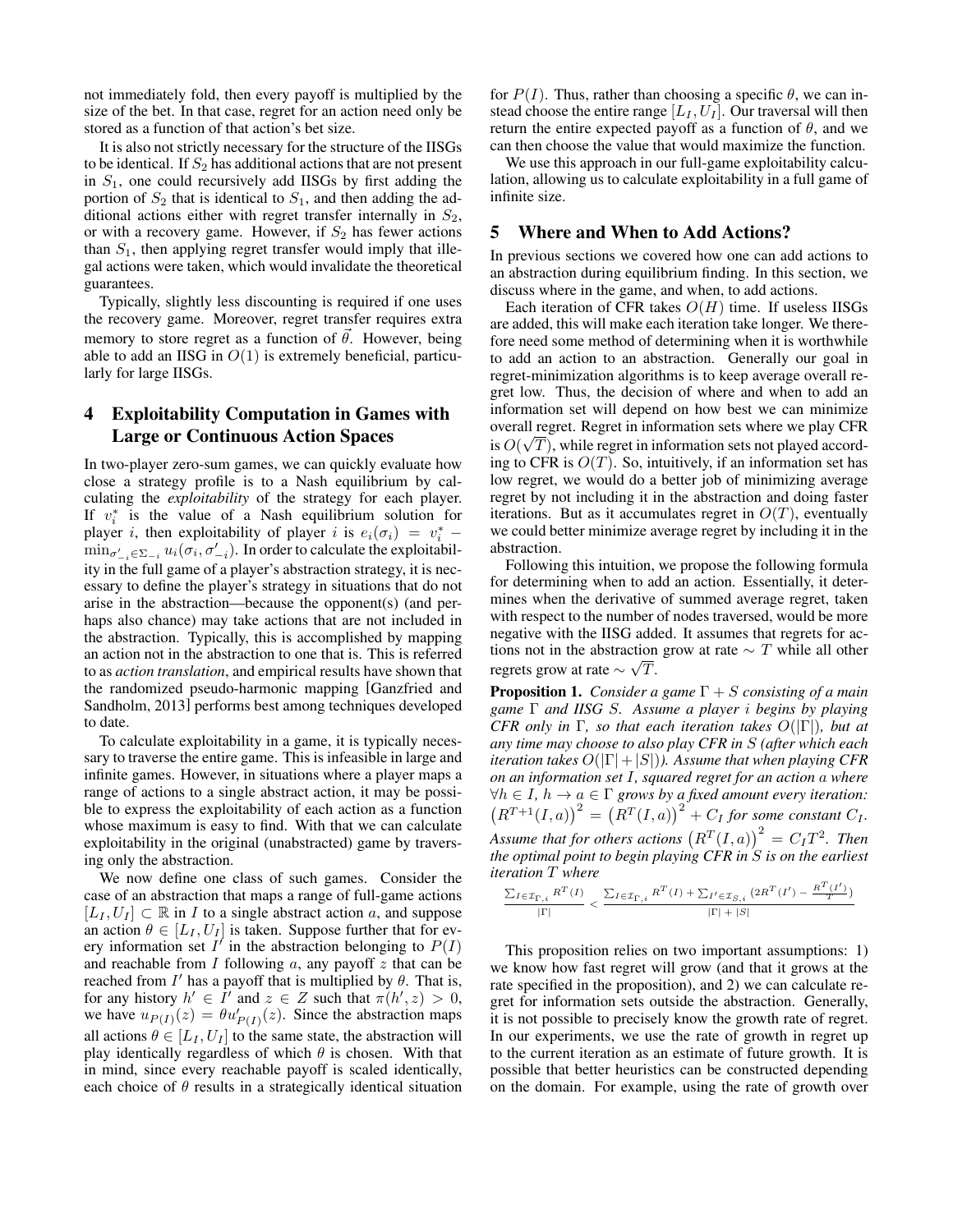only the most recent iterations, or some weighted average of that form, may provide a more accurate measurement. In our experiments, we found that the speed of our algorithm can be enhanced by making the condition in Proposition 1 slightly stronger by increasing the left hand side by a small amount (1% was a good value in our experiments, as we will discuss).

We can estimate regret for information sets outside the abstraction. Suppose we want to calculate  $\sum_{t \in T} v_i^{\sigma^t}(I, a)$  for some action  $\alpha$  leading to an IISG not in our abstraction. The opponents must have some defined strategies following this action. We can calculate a best response against those strategies. Since we could have played that best response on each iteration, we can calculate an upper bound on regret for a by multiplying the counterfactual value from the best response by the number of iterations. This approach can be applied to any finite game, and can even be used to evaluate all actions in some infinite games, such as those defined in Section 4. In special cases, we can also use regret transfer to provide an instantaneous measure of regret using the approach described in Section 3.1.

In general, games exhibit *abstraction pathology*: a Nash equilibrium computed in a finer-grained abstraction can be further from the full-game Nash equilibruim than a Nash equilibrium computed in a coarser abstraction [Waugh *et al.*, 2009b]. Since the method described in this section examines regret in the *full* game when considering adding actions, it ensures eventual *convergence to a Nash equilibrium in the full game*! Any full-game action experiencing linear growth in regret would, by design, eventually be added to the abstraction. Thus, any "weak points" of the abstraction in the full game are quickly addressed by including them in the abstraction.

#### 6 Removing Actions from an Abstraction

One potential problem with adding many actions to the abstraction is that some may later turn out to not be as important as we thought. In that case, we may want to remove actions from the abstraction in order to traverse the game faster. In general one cannot remove actions because they have positive probability in the average strategies in CFR.

However, there are situations where we can remove actions (from the abstraction and from the average strategy).

First, in some variants of CFR, such as CFR+, the final strategies have been shown empirically to converge [Tammelin, 2014], so one does not need to consider average strategies. In such algorithms we can simply choose to no longer traverse the IISG that we want to remove. Then, if our heuristic later suggests that the IISG should be played, we can add it back in and use the recovery game to "fill in" the iterations it skipped.

Second, CFR converges (in practice and in theory) even if we eliminate any finite number of past iterations. If we decide to discard some number of iterations, perhaps the first portion of a run, and an IISG is only reached in that portion, then we can remove the IISG from the abstraction.

Third, even in vanilla CFR, there are situations where we can effectively remove IISGs. If for every player  $i$ , the probability on iteration t of reaching history  $h, \pi_i^{\sigma^t}(h)$ , equals zero, then regret and average strategy will not be updated for any player. In that case, there is no need to traverse the descendants of h. If the path leading to a given IISG has, for each player, an action belonging to that player with sufficiently negative regret, then it may make sense to "archive" the IISG by removing it from memory and storing it on disk. If CFR updates the regrets on that path so that at least one player has positive probability of reaching the IISG, then we can bring the IISG back into memory. In the experiments we use only this third action removal method (and we actually do not use disk but RAM).

## 7 Experiments

We tested our algorithm on a game we coin *continuous Leduc Hold'em* (CLH), a modification of regular Leduc Hold'em [Southey *et al.*, 2005], a popular testbed for research due to its small size and strategic complexity. In CLH, there is a deck consisting of six cards. There are two suits, with each suit having three cards: Jack, Queen, and King. There are a total of two rounds. In the first round, each player places an ante of 1 chip in the pot and receives a single private card. A round of betting then takes place with a two-bet maximum, with Player 1 going first. A player may bet or raise any real amount between 1% of the pot and 100% of the pot. (There are no "chip stacks" in this game.) In the second round, a single public shared card is dealt, and another round of betting takes place. Again, Player 1 goes first, and there is a two-bet maximum following the same format. If one of the players has a pair with the public card, that player wins. Otherwise, the player with the higher card wins.

We created three fixed abstractions of CLH. All bet sizes were viewed as fractions of the pot. All abstractions contained a fold and call action. Abstraction *Branch-2* included a min bet and max bet at every information set. *Branch-3* additionally contained a bet size of  $\frac{1}{3}$ , selected according to the pseudo-harmonic mapping. *Branch*-5 further contained  $\frac{1}{7}$ and  $\frac{3}{5}$ , again selected by the pseudo-harmonic mapping.

We initialized the abstraction that was used in automated action addition to contain only the minimum and maximum possible bet at each information set (in addition to fold and call). We ran vanilla CFR on each abstraction. The automated abstractions considered adding actions every 5 iterations according to the heuristic presented in Section 5 using regret transfer to estimate regret. As mentioned in that section, the heuristic cannot exactly predict how regret will grow. We therefore also tested automated abstraction refinement with slightly stronger conditions for adding actions to the abstraction: Recovery-1.01 and Transfer both multiply the left term in the condition by 1.01. Such changes to the heuristic, of course, retain our theoretical guarantees. Recovery-1.0 and Recovery-1.01 use a recovery game to add IISGs as described in Section 3, while Transfer uses regret transfer as described in Section 3.1.

We calculated exploitability in the full continuous game assuming the randomized pseudo-harmonic action translation is used. Figure 1 shows that Recovery-1.01 outperformed all the fixed abstractions at every point in the run. Moreover, while the fixed abstractions leveled off in performance, the automated abstractions continued to improve throughout the run.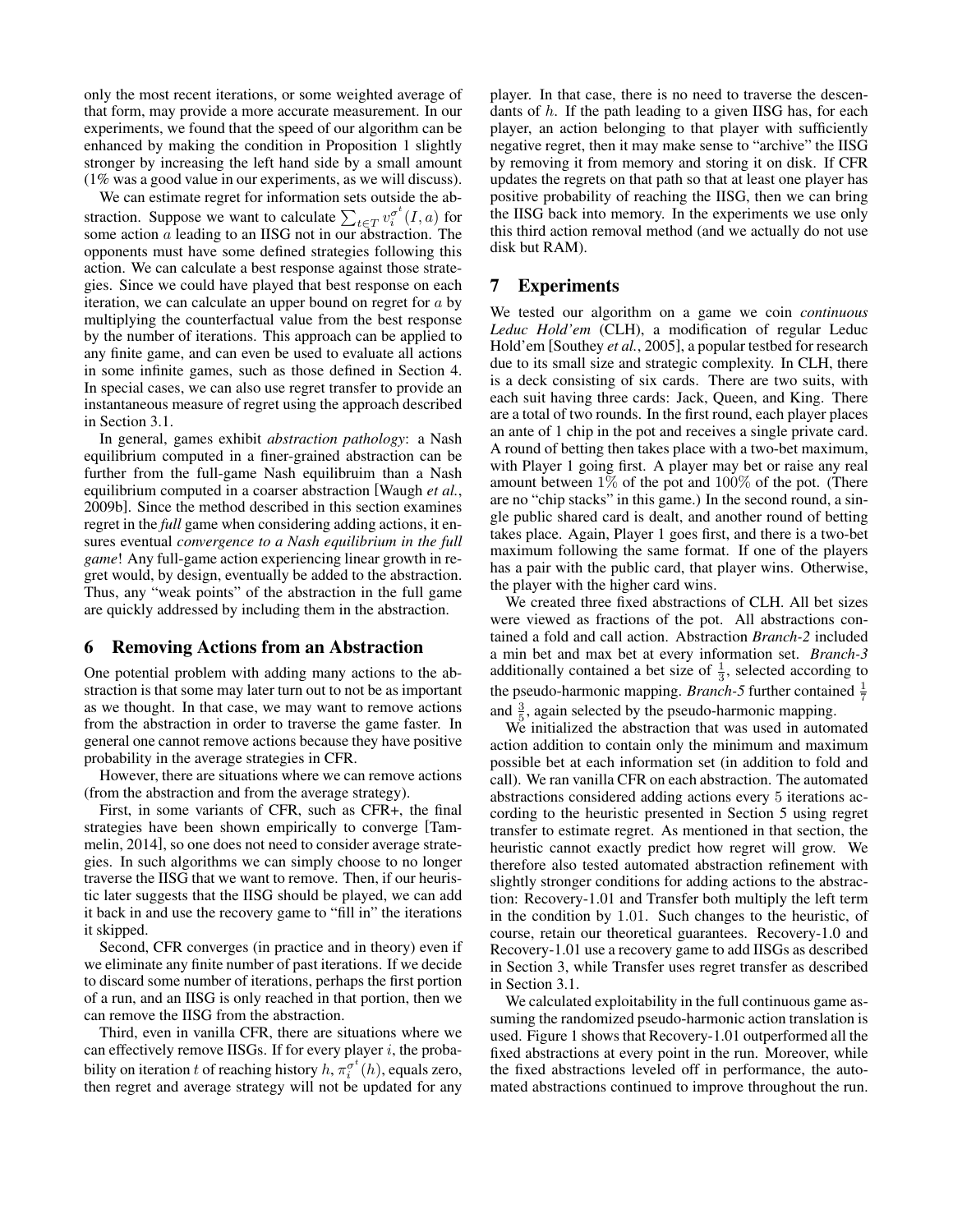

Figure 1: Top: Full game exploitability. Bottom: Abstraction size.

We also tested a threshold of 1.1, which performed comparably to 1.01, while a threshold of 2.0 performed worse.

Although regret transfer allows adding an IISG in  $O(1)$ time, that method performed worse than using a recovery game. This is due to the regret from adding the IISG being higher, thereby requiring more discounting of prior iterations. The "bump" in the Transfer curve in Figure 1 is due to a particularly poor initialization of an IISG, which required heavy discounting. However, our heuristic tended to favor adding small IISGs near the bottom of the game tree. It is possible that in situations where larger IISGs are added, the benefit of adding IISGs in  $O(1)$  would give regret transfer an advantage.

### 8 Conclusions

We introduced a method for adding actions to an abstraction simultaneously with equilibrium finding, while maintaining convergence guarantees. We additionally presented a method for determining strategic locations to add actions to the abstraction based on the progress of the equilibrium-finding algorithm, as well as a method for determining when to add them. In experiments, the automated abstraction algorithm outperformed all fixed abstractions at every snapshot, and does not level off in performance.

The algorithm is game independent, and is particularly useful in games with large action spaces. The results show that it can overcome the challenges posed by an extremely large branching factor in actions, or even an infinite one, in the search for a Nash equilibrium.

### 9 Acknowledgment

This work was supported by the NSF under grant IIS-1320620.

## References

- [Billings *et al.*, 2003] Darse Billings, Neil Burch, Aaron Davidson, Robert Holte, Jonathan Schaeffer, Terence Schauenberg, and Duane Szafron. Approximating gametheoretic optimal strategies for full-scale poker. In *Proceedings of the 18th International Joint Conference on Artificial Intelligence (IJCAI)*, 2003.
- [Brown and Sandholm, 2014] Noam Brown and Tuomas Sandholm. Regret transfer and parameter optimization. In *AAAI Conference on Artificial Intelligence (AAAI)*, 2014.
- [Brown *et al.*, 2015] Noam Brown, Sam Ganzfried, and Tuomas Sandholm. Hierarchical abstraction, distributed equilibrium computation, and post-processing, with application to a champion no-limit Texas Hold'em agent. In *International Conference on Autonomous Agents and Multi-Agent Systems (AAMAS)*, 2015.
- [Burch *et al.*, 2014] Neil Burch, Michael Johanson, and Michael Bowling. Solving imperfect information games using decomposition. In *AAAI Conference on Artificial Intelligence (AAAI)*, 2014.
- [Ganzfried and Sandholm, 2013] Sam Ganzfried and Tuomas Sandholm. Action translation in extensive-form games with large action spaces: Axioms, paradoxes, and the pseudo-harmonic mapping. In *Proceedings of the International Joint Conference on Artificial Intelligence (IJ-CAI)*, 2013.
- [Ganzfried and Sandholm, 2014] Sam Ganzfried and Tuomas Sandholm. Potential-aware imperfect-recall abstraction with earth mover's distance in imperfect-information games. In *AAAI Conference on Artificial Intelligence (AAAI)*, 2014.
- [Gibson, 2014] Richard Gibson. *Regret Minimization in Games and the Development of Champion Multiplayer Computer Poker-Playing Agents*. PhD thesis, University of Alberta, 2014.
- [Gilpin and Sandholm, 2006] Andrew Gilpin and Tuomas Sandholm. A competitive Texas Hold'em poker player via automated abstraction and real-time equilibrium computation. In *Proceedings of the National Conference on Artificial Intelligence (AAAI)*, pages 1007–1013, 2006.
- [Gilpin and Sandholm, 2007] Andrew Gilpin and Tuomas Sandholm. Lossless abstraction of imperfect information games. *Journal of the ACM*, 54(5), 2007.
- [Hawkin *et al.*, 2011] John Hawkin, Robert Holte, and Duane Szafron. Automated action abstraction of imperfect information extensive-form games. In *AAAI Conference on Artificial Intelligence (AAAI)*, 2011.
- [Hawkin *et al.*, 2012] John Hawkin, Robert Holte, and Duane Szafron. Using sliding windows to generate action abstractions in extensive-form games. In *AAAI Conference on Artificial Intelligence (AAAI)*, 2012.
- [Jackson, 2014] Eric Griffin Jackson. A time and space efficient algorithm for approximately solving large imperfect information games. In *AAAI Workshop on Computer Poker and Imperfect Information*, 2014.